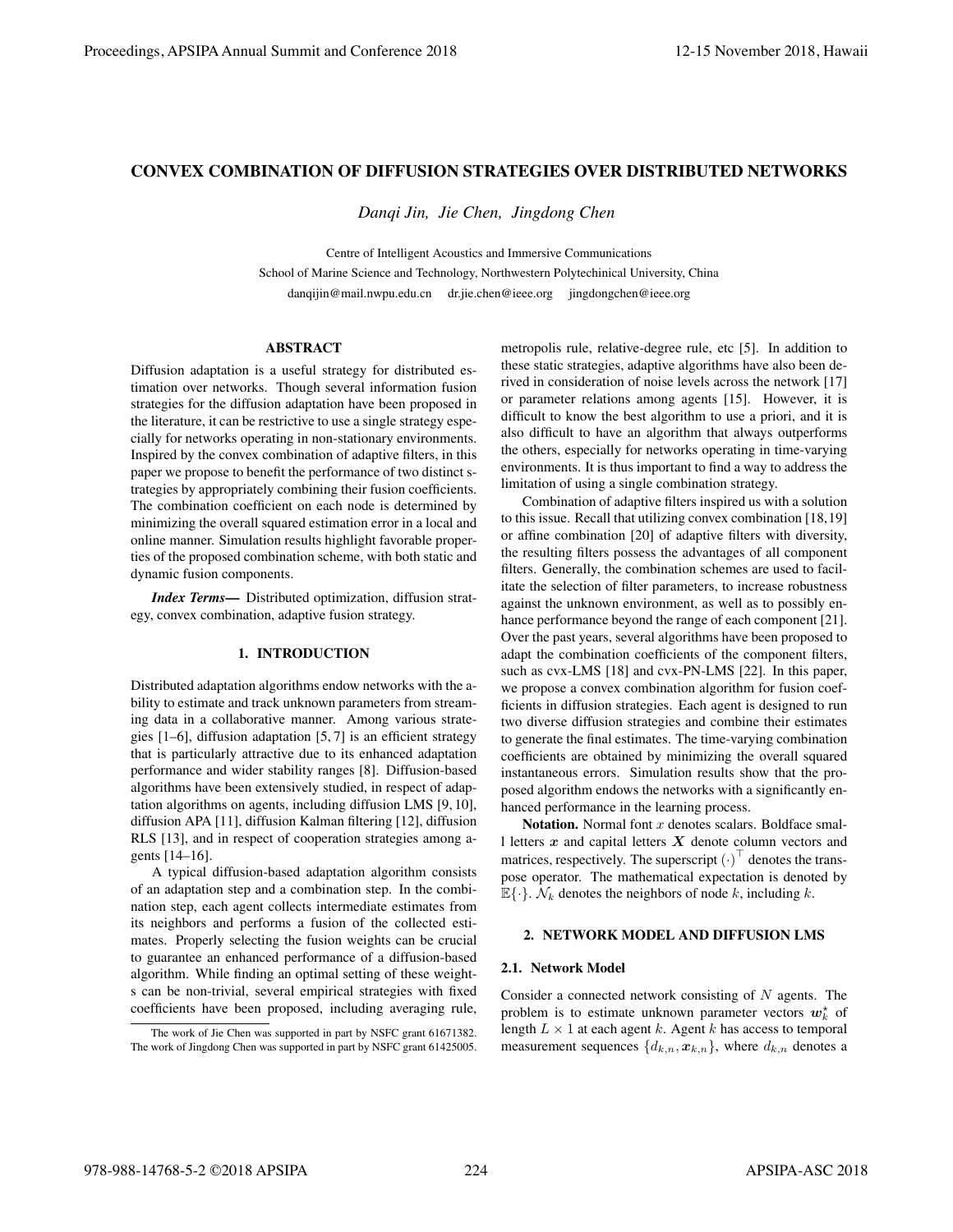reference signal, and  $x_{k,n}$  denotes an  $L \times 1$  regression vector with a covariance matrix  $\mathbf{R}_{x,k} > 0$ . The data at agent *k* at time instant *n* are characterized by the linear model:

$$
d_{k,n} = \boldsymbol{x}_{k,n}^{\top} \boldsymbol{w}_k^{\star} + z_{k,n},
$$
\n(1)

where  $z_{k,n}$  is a zero-mean, stationary, i.i.d. additive noise with variance  $\sigma_{z,k}^2$ , and independent of any other signals. To determine the unknown parameter vector  $w_k^*$ , we consider the following mean-square-error (MSE) cost at each agent *k*:

$$
J_k(\boldsymbol{w}) = \mathbb{E}\left\{ |d_{k,n} - \boldsymbol{x}_{k,n}^{\top} \boldsymbol{w}|^2 \right\}.
$$
 (2)

It is seen from (1) that  $J_k(w)$  is minimized at  $w_k^*$ . For singletask problems, each agent in the network estimate the same parameter vector, while for multi-task problems, agents may estimate distinct parameter vectors.

Note that the combination scheme to be presented will fit in any diffusion adaptation algorithms. We use the linear model (1) and MSE cost (2) for an ease of presentation of main idea of this work.

## 2.2. Diffusion LMS

Diffusion LMS strategies for the distributed estimation of  $w_k^*$ were derived in [5, 6, 9, 10] by seeking the minimizer of the following aggregate cost function:

$$
J^{\text{glob}}(\boldsymbol{w}) = \sum_{k=1}^{N} J_k(\boldsymbol{w})
$$
 (3)

in a cooperative manner in order to improve estimation accuracy. Our work will be presented with the adapt-then-combine (ATC) diffusion LMS without raw data exchange, i.e.,

$$
\begin{cases} \psi_{k,n+1} = \mathbf{w}_{k,n} + \mu_k \, \mathbf{x}_{k,n} \, (d_{k,n} - \mathbf{x}_{k,n}^{\top} \, \mathbf{w}_{k,n}) \\ \mathbf{w}_{k,n+1} = \sum_{\ell \in \mathcal{N}_k} a_{\ell k} \, \psi_{\ell,n+1} \end{cases} \tag{4}
$$

where  ${a_{lk}}$  are a group of coefficients satisfying:

$$
a_{\ell k} \ge 0
$$
,  $\sum_{\ell=1}^{N} a_{\ell k} = 1$ , and  $a_{\ell k} = 0$  if  $\ell \notin \mathcal{N}_k$ . (5)

Namely fusion coefficients *{aℓk}* form to a left-stochastic matrix *A*. Note that the steps in (4) can be written in a compact form by:

$$
\boldsymbol{w}_{k,n+1} = \sum_{\ell \in \mathcal{N}_k} a_{\ell k} \left[ \boldsymbol{w}_{\ell,n} + \mu_{\ell} \boldsymbol{x}_{\ell,n} \left( d_{\ell,n} - \boldsymbol{x}_{\ell,n}^{\top} \boldsymbol{w}_{\ell,n} \right) \right].
$$
 (6)

#### 2.3. Motivation of combining multiple matrices *A*

Coefficient matrix *A* plays a crucial role in affecting the performance of a diffusion LMS algorithm. Though we can select left-stochastic matrix *A* freely, either in a fixed or adaptive manner, it can be restrictive to use a single combination matrix *A* for the following reasons:



Fig. 1. Illustration of combination of two diffusion strategies.

- *•* On one hand, it is difficult to know the best fusion strategy to use a priori, especially for networks operating in time-varying environments. For instance, an averaging rule is frequently used for single-task networks and usually outperforms the non-cooperative strategy with  $A = I_N$ . However, if parameters on agents drift to a multitask case at some instant, the non-cooperative strategy can then become preferable since an averaging rule leads to a large estimation bias.
- *•* On the other hand, it is often difficult to have an adaptive fusion coefficient adjusting algorithm that outperforms the others in all cases, since each algorithm has its own working hypothesis, and has parameters to adjust with respect to applications.

We thus propose to consider several combination strategies as components, then adjust strength of each component to achieve a properly combined strategy. This component-based combination scheme has been successfully used in convex combination of adaptive filters, as well as in multi-kernel learning [23, 24].

## 3. CONVEX COMBINATION OF DIFFUSION **STRATEGIES**

In this work, we consider the convex combination of two diffusion LMS strategies with distinct component fusion matrices, while an extension to multiple components is possible.

The combination scheme consists of two concurrent adaptive layers: adaptation with individual diffusion strategies and adaptation of the combination layer. The input of the combination layer is two groups of estimations of the same network obtained by running two distinct diffusion strategies individually. This setting is also equivalent to combine two topologically identical networks with different diffusion strategies, with the associated combination matrices denoted by  $A^{(1)}$ and  $A^{(2)}$  respectively<sup>1</sup>, as illustrated in Fig. 1. For networks  $A^{(1)}$  and  $A^{(2)}$ , the corresponding agents have access to the identical input and reference signals, then produce two group-

<sup>&</sup>lt;sup>1</sup>Without ambiguity,  $A^{(1)}$  and  $A^{(2)}$  are also used to denote the networks running corresponding diffusion strategies.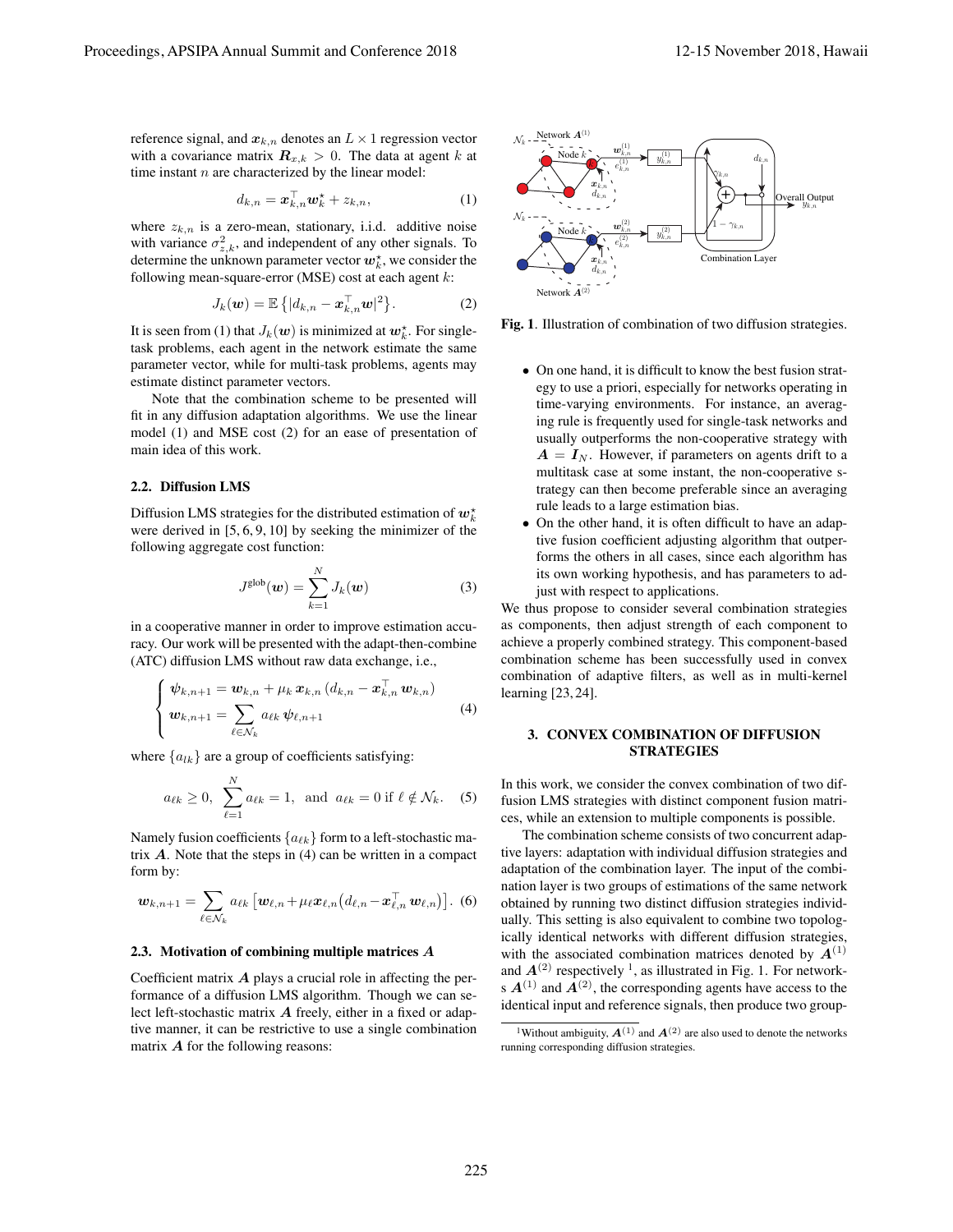s but individual estimations of the optimal weight vectors. We then associate combination coefficients  $\gamma_{k,n} \in [0,1]$ , and  $1 - \gamma_{k,n}$  respectively for two components at agent *k* at time instant *n*. In total, a network of *N* agents is then associated with *N* pairs of convex combination coefficients. The goal of the combination layer is to learn which diffusion strategy performs better at any particular instant *n* at each agent, to assign them with weights that optimizes the overall network performance.

We denote the  $(\ell, k)$ -th entries of left-stochastic matrices  $A^{(1)}$  and  $A^{(2)}$  as  $a_{\ell k}^{(1)}$  and  $a_{\ell k}^{(2)}$  respectively. Then we have:

$$
\boldsymbol{w}_{k,n+1}^{(i)} = \sum_{\ell \in \mathcal{N}_k} a_{\ell k}^{(i)} \left[ \boldsymbol{w}_{\ell,n}^{(i)} + \mu_{\ell}^{(i)} \boldsymbol{x}_{\ell,n} \left( d_{\ell,n} - \boldsymbol{x}_{\ell,n}^{\top} \boldsymbol{w}_{\ell,n}^{(i)} \right) \right]
$$
\n(7)

$$
y_{k,n}^{(i)} = \mathbf{x}_{k,n}^{\top} \mathbf{w}_{k,n}^{(i)}
$$
(8)

$$
e_{k,n}^{(i)} = d_{k,n} - \boldsymbol{x}_{k,n}^{\top} \boldsymbol{w}_{k,n}^{(i)}
$$
(9)

with  $i = 1$  and 2, denoting estimation quantities obtained by using two diffusion strategies with  $A^{(1)}$  and  $A^{(2)}$  respectively. Recall that  $w_{k,n+1}^{(i)}$  is the estimate of the system coefficient  $w_k^*$  at time instant  $n+1$ ,  $e_{k,n}^{(i)}$  is a priori output estimation erfor of agent *k* at instant *n*, and  $y_{k,n}^{(i)}$  is the estimation of the reference signal at time instant *n*.

By combining the estimations of two diffusion strategies at each agent  $k$ , we have the overall output  $y_{k,n}$ , overall estimation error  $e_{k,n}$  and the overall system coefficients  $w_{k,n}$  at the combination layer for each agent *k* defined as follows:

$$
y_{k,n} = \gamma_{k,n} y_{k,n}^{(1)} + (1 - \gamma_{k,n}) y_{k,n}^{(2)} \tag{10}
$$

$$
e_{k,n} = \gamma_{k,n} e_{k,n}^{(1)} + (1 - \gamma_{k,n}) e_{k,n}^{(2)}
$$
 (11)

$$
\boldsymbol{w}_{k,n} = \gamma_{k,n} \boldsymbol{w}_{k,n}^{(1)} + (1 - \gamma_{k,n}) \boldsymbol{w}_{k,n}^{(2)},
$$
(12)

corresponding to convex combination of estimations on each agent, with  $\gamma_{k,n} \in [0,1]$ . To avoid using non-natural hardthresholding operations for  $\gamma_{k,n}$  to keep the convex constraint, we utilize a nonlinear sigmoid function to calculate *γk,n*:

$$
\gamma_{k,n} = \frac{1}{1 + e^{-\alpha_{k,n}}},\tag{13}
$$

where  $\alpha_{k,n}$  is an introduced auxiliary parameter.

Now the problem boils down to the selection of parameter  $\gamma_{k,n}$ , or equivalently  $\alpha_{k,n}$ , based on certain criterions. We consider the minimum mean-square-error (MMSE) criterion. The MSE of the whole network at the combination layer at instant *n* is defined as:

$$
J_n^{\text{net}} = \frac{1}{2} \sum_{k=1}^{N} \mathbb{E} \{ e_{k,n}^2 \}, \tag{14}
$$

which is the summation of the MSE over all agents. Then we choose  $\gamma_{k,n}$  by minimizing (14). Observe from (11) that



Fig. 2. Network topology and associated input variances and noise variances. (a) Network topology; (b) Agent input and noise variances.

the direct solution of  $\gamma_{k,n}$  would include an unsolvable term  $\mathbb{E}\left\{e_{k,n}^{(1)}e_{k,n}^{(2)}\right\}$ . To avoid this problem, we adopt an adaptive scheme for the solution of  $\gamma_{k,n}$ . Due to the introduction of the auxiliary parameter  $\alpha_{k,n}$ , we adopt an iteration for  $\alpha_{k,n}$ instead of updating *γk,n* directly. Using a stochastic gradient search to minimize (14), and approximating the expectation terms with instantaneous values, it leads to the powernormalized LMS (PN-LMS) iteration:

$$
\alpha_{k,n+1} = \alpha_{k,n} - \frac{\mu_{\alpha_k}}{\varepsilon + p_{k,n}} \frac{\partial J_n^{\text{net}}}{\partial \alpha_{k,n}} \n\approx \alpha_{k,n} + \frac{\mu_{\alpha_k}}{\varepsilon + p_{k,n}} \gamma_{k,n} (1 - \gamma_{k,n}) e_{k,n} \n\times \mathbf{x}_{k,n}^{\top} (\mathbf{w}_{k,n}^{(1)} - \mathbf{w}_{k,n}^{(2)}),
$$
\n(15)

where  $\varepsilon$  is a small positive number to ensure non-zero division,  $\mu_{\alpha_k}$  is a positive step-size, and  $p_{k,n}$  is a low-pass filtered estimation of the power of  $\boldsymbol{x}_{k,n}^{\top}(\boldsymbol{w}_{k,n}^{(1)} - \boldsymbol{w}_{k,n}^{(2)})$ :

$$
p_{k,n} = \eta \, p_{k,n-1} + (1 - \eta) \big[ \boldsymbol{x}_{k,n}^{\top} (\boldsymbol{w}_{k,n}^{(1)} - \boldsymbol{w}_{k,n}^{(2)}) \big]^2, \quad (16)
$$

with  $\eta$  being a temporal smoothing factor. We utilize power normalization trick [22] in (15) to simplify the selection of step-size  $\mu_{\alpha_k}$ . Also, we observe that the adaptation (15) would virtually stop if  $\alpha_{k,n}$  is allowed to grow unbounded, as  $\gamma_{k,n}$  will get close to 0 or 1, which makes the term  $\gamma_{k,n}$  (1 *−*  $\gamma_{k,n}$ ) be 0. To alleviate this problem, auxiliary parameter  $\alpha_{k,n}$  is restricted to be in a symmetric interval  $[-\alpha^+, \alpha^+]$ , which ensures a minimum level of adaptation. A common choice in the literature is to set  $\alpha^+ = 4$  [21].

#### 4. SIMULATION RESULTS

Now we present simulation results to illustrate the proposed combination scheme. Consider a non-stationary system identification scenario with  $w_k^*$  varied over time. The network was consisted of  $N = 10$  agents with connection topology depicted in Fig. 2. The regressors were generated from multivariate Gaussian distribution with zero mean and covariance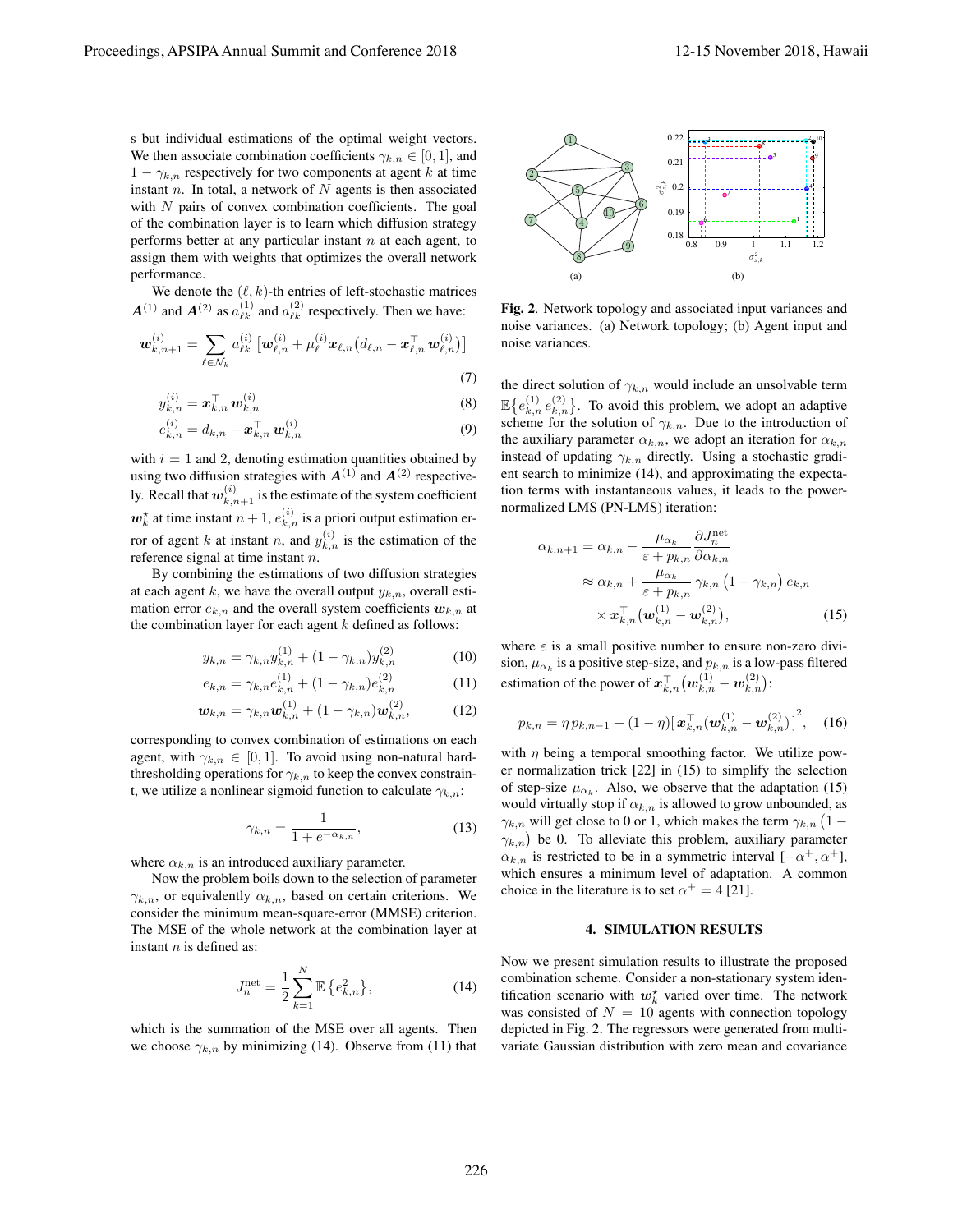

Fig. 3. Simulation results of experiments described in Sec. 4. (a) Network MSD learning curves associated to the combined strategy and two fixed component fusion matrices; (b) The evolutions of convex combination coefficients *γk,n* of agent 4 and 9 in experiment 1 (top) and experiment 2 (bottom); (c) Network MSD learning curves associated to the combined strategy and two dynamic fusion matrices.

matrix  $\mathbf{R}_k = \sigma_{x,k}^2 \mathbf{I}_L$ , with  $L = 50$ . The noise signals were generated from Gaussian distributions  $\mathcal{N}(0, \sigma_{z,k}^2)$ . Besides,  $\sigma_{x,k}^2$  and  $\sigma_{z,k}^2$  of each agent generated randomly are depicted in Fig. 2. The evolutions of system coefficients  $w_k^*$  were divided into four stationary stages and three transient episodes. For stationary stages, the system coefficients  $w_k^*$  were generated from standard Gaussian distribution. During stationary stages, we set  $w_k^*$  of each agent so that from time instan $t n = 1$  to 1000 and from instant  $n = 4500$  to 7000, the whole network pursued the same target, while from instant  $n = 1500$  to 2500 and from  $n = 3000$  to 4000, the network split to pursue 2 and 3 targets respectively. The fragments between two adjacent stationary stages were so-called transient episodes, which were designed by using linear interpolation over 500 time instants. We consider two experiments to validate the combination scheme and simulation results are obtained by averaging over 100 Monte Carlo runs. In addition, in all experiments,  $\mu_{\alpha_k}$  was set to 4,  $\varepsilon$  was set to 0.05, and  $\eta$ was set to 0.95.

In the first experiment, we consider the combination of two fixed fusion matrices: non-cooperative ATC strategy with  $A^{(1)} = I$  and ATC strategy with a matrix  $A^{(2)}$  defined by the averaging rule. The resulting MSD learning curves are illustrated in Fig. 3(a). Besides, the evolutions of the combination coefficients of agents 4 and 9 are depicted in Fig. 3(b). We observe from Fig. 3(a) that the ATC strategy with matrix  $A^{(2)}$  outperforms ATC strategy with  $A^{(1)}$  from instant  $n = 1$ to 1100 and from  $n = 4400$  to 7000, since the whole network pursues the same target, cooperation between agents would be beneficial. While from instant  $n = 1100$  to 4400, information fusion matrix  $A^{(2)}$  with the averaging rule leads to a poor performance due to large bias when estimating distinct targets. As expected, the proposed convex combination scheme results in a MSD learning curve approaching the best of each component strategies at different stages. Namely, it behaves in a similar way to the non-cooperative algorithm when estimating multiple targets, while approaches the strategy with  $A^{(2)}$  when estimating the same target. Besides, the evolutions of combination coefficients in Fig. 3(b) coincide with the MSD behavior of combination scheme. Large weights are assigned to put emphasize on the use of  $A^{(1)}$  from  $n = 1100$ to 4400, and on the use of  $A^{(2)}$  for the other instants.

We then combine two adaptive information fusion matrices in the second experiment, with matrix  $A_n^{(1)}$  derived in [15] and matrix  $A_n^{(2)}$  derived in [17], where subscript *n* is added to emphasize the time-varying property of these fusion matrices. The MSD learning curves are illustrated in Fig. 3(c), and the evolutions of the combination coefficients are depicted in the bottom subfigure of Fig. 3(b). Similar to the first experiment, the proposed combination strategy successfully benefits the performance of each component fusion matrix via an appropriate combination of the two dynamic fusion matrices. Interestingly, from time instant  $n = 1900$  to 2500, the combined curve outperforms each component. The behavior of the combination coefficient on agent 4 during this stage is not coincident with intuition, and this particular behavior however may contribute to the positive effect on the performance. Similar favorable property is also reported in the study of the convex combination of classical adaptive filters. These results show the effectiveness of the proposed strategy when applied to dynamic fusion matrices.

#### 5. CONCLUSIONS

In this paper, we propose a scheme for the convex combination of two distributed diffusion strategies. By assigning a group of convex combination coefficients to each nodes of the network, and by minimizing the MSE of the whole network, as well as utilizing the adaptation scheme to adjust the convex combination coefficients, we obtain a combined strategy maintaining the advantages of both component diffusion strategies simultaneously, and sometimes even better.